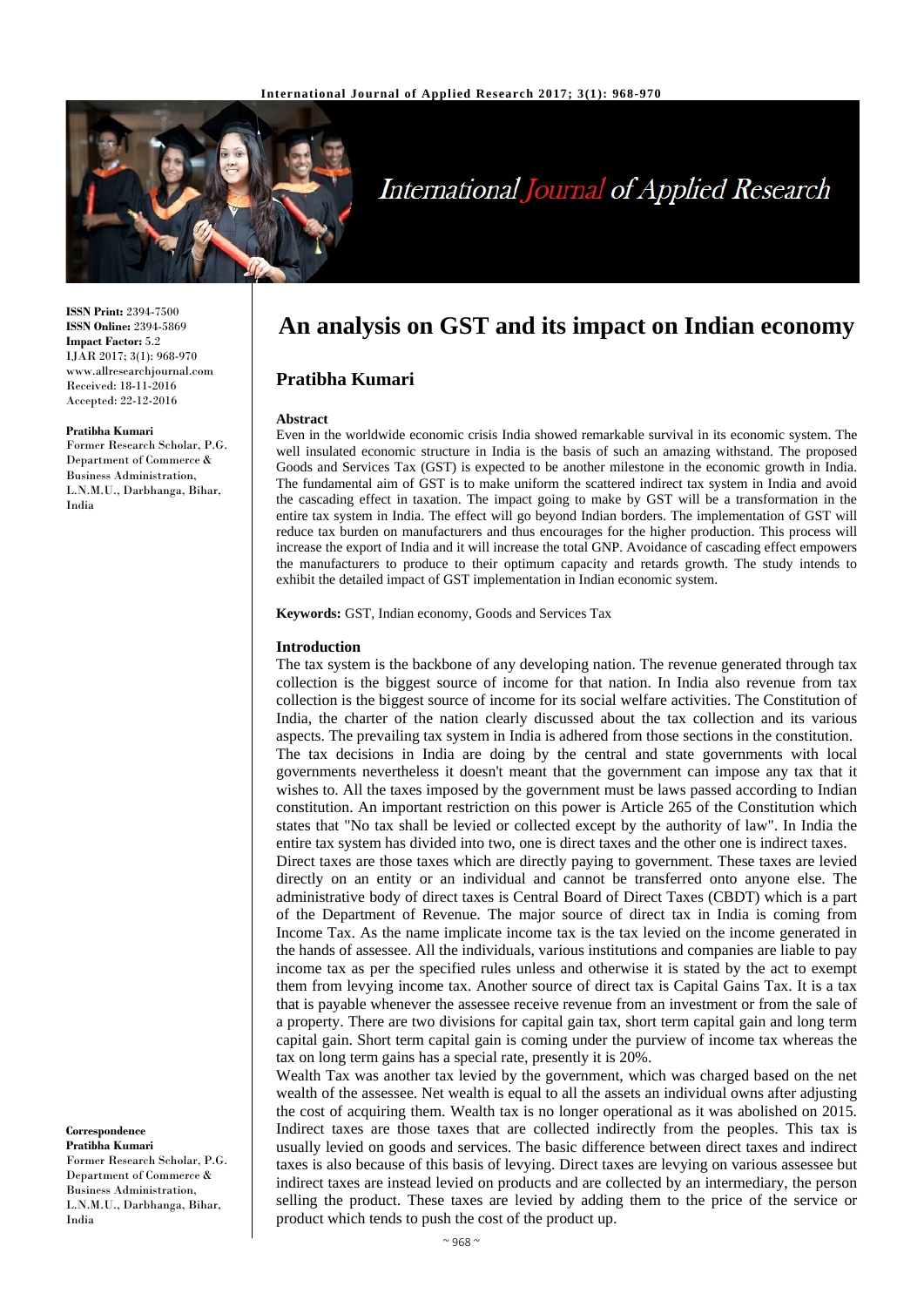The types of indirect taxes are sales tax, Service tax, VAT, customs duty, excise duty, entertainment tax, Stamp Duty, Registration Fees and Transfer Tax etc... Sales tax is a tax that is levied on the sale of a product. This product can be either produced in India or imported the tax is levied on the final retailers. Sales tax is levied under both central and state legislations and it is the largest source of tax revenue to the state governments. Basically, all the states in the country follow their own Sales Tax Act and charge different percentages. Service tax is the tax added to services provided in India. It is applicable on companies that provide services and is collected on the periods of intervals as per the company. If the establishment is an individual service provider then the service tax is paid only once the customer pays the bills however, for companies the service tax is payable the moment the invoice is raised.

# **An overview of GST and Its impact on different sectors**

If talk about impact of GST on manufacturers, distributor and retailers It is believe GST is expected to boost competitiveness and performance in India"s manufacturer due to tax structure. High infrastructure spending and declining export are just some of the concerns of this sector. Single tax system will decrease the administrative costs for manufacturers and distributors and this sector will grow more strongly.

If thrown glance on impact of GST on Service Providers it is observe that most of the tax burden is borne by domains such as telecommunication services, Insurance industry, business support services, Banking and Financial services, IT services etc. Introduction of GST will decrease burden The Logistic industry forms the backbone of the economy. We can fairly assume that a well-organized and mature logistics industry has the potential to shoot ahead the "Make In India" initiative of the Government of India and has positive impact on economy. Simultaneously GST will help the ecom sector's growth but the long-term effects will be particularly interesting because the model GST law specifically proposes a tax collection at source (TCS) mechanism, If talk about Pharma industry GST is expected to benefit the pharma and healthcare industries. It boost medical tourism with simplified tax structure*. Telecommunications* sector prices are expected to come down after GST.

Manufacturers will save on costs through efficient management of inventory. Handset manufacturers will find it easier to sell their equipment as GST will negate the need of the state and will also save up on logistics costs. Textile industry generates employment to a large number of skilled and unskilled workers. It contributes about 10% of the total annual export, and this value is likely to increase under GST. GST would affect positively to the cotton value chain of the textile industry which lead economic growth. The real estate sector is also plays important role in the Indian economy, it Plays an important role in employment generation in India. The sector will see substantial benefits from GST implementation. Agricultural sector is the largest contributor of GDP. It covers 16% of GDP. The major issues faced by the agricultural sector, is transportation of agri products across state lines. It is expected that GST will resolve the issue of transportation. FMCG sector could rise significant savings in logistics and distribution costs as the GST will eliminate the need for multiple sales depots. The GST rate for this sector is expected to be around 17% which is way lesser than the 24-25% tax rate paid currently by

FMCG companies. Under the current tax system, there are several taxes applicable on automobile sector like excise, VAT, sales tax, road tax, motor vehicle tax, registration duty which will be subsumed by GST.

The implementation of goods and service Tax(GST) coupled with a digitized economy ushered in by demonstration, will make India's economy look much cleaner and bigger "said union finance minister Arun Jaitely at the vibrant Gujurat global Summit. Further he said, it is going to be a major step towards the integration of informal economy and this itself is going to increase the transactions, which are covered within the Banking system transactions and may lead to higher revenue in the future. He said "A new India Has Emerged". It is inevitable that with the increase in level of demand, the level of supply would respond likewise. The GST council is being asked by the ministry of Commerce to keep exporters of the plantation, leather and cement out of its framework and suggested to impose lower tax on them to boost output and increase employment generation. With this the producers increase productivity and perform better in global market's council retained its proposed definition of Agriculturist to allow a land to have been personally cultivated only if its farmed by individuals and family members of HUF and its exempted under GST. Manufacturers and traders would benefit from fewer tax filings, transparent rules and overall a sound book keeping system. Consumers would be paying less for the goods and services and lead to change their expenditure pattern and livelihood, The government would generate more revenues as revenue leaks would be plugged by GST implementation. How has GST really impacted India in current economy situation and in future. Firstly: from the viewpoint of the consumer, the consumers have pay more tax for most of the goods and services they consume. The GST implementation has a cost of compliance and tax on most of the goods attached to it. It examine that this cost of compliance will be prohibitive and slightly high for the small scale manufacturers and traders. Resulted to this pricing of goods will go high and has direct impact on cost of living of the society. Secondly: If long term effect of GST analyses it is expected that GST would not just mean a lower rate of taxes, but also minimum tax slabs imposed on. In many Countries where the Goods and Service Tax has helped in reforming the economy, apply only 2 or 3 rates. GST is designed to minimize the rate with a lower rate for essential commodities, and a higher tax rate for the luxurious commodities. Currently, in India, there are 5 slabs, but there will be a shift soon. thirdly; Impact of GST on macroeconomic indicators is likely to be very positive in the medium-term. Inflation would be reduced as the cascading (tax on tax) effect of taxes would be eliminated in the country and at the same time revenue from the taxes for the government is very likely to increase with an extended tax net, and the fiscal deficit is expected to remain under the checks and GST would be a change maker on this. Moreover, exports would grow, while FDI (Foreign Direct Investment) would also increase. The experts believes that the country would grow economically in the ease of doing business with the implementation of the most important tax reform ever in the history of the country.

### **Conclusion**

To design an equitable tax structure, the country requires a well defined tax system. The laws must be as simple as it can in order to comply with all group of peoples in India. Introduction of GST aims in such a way to reduce the